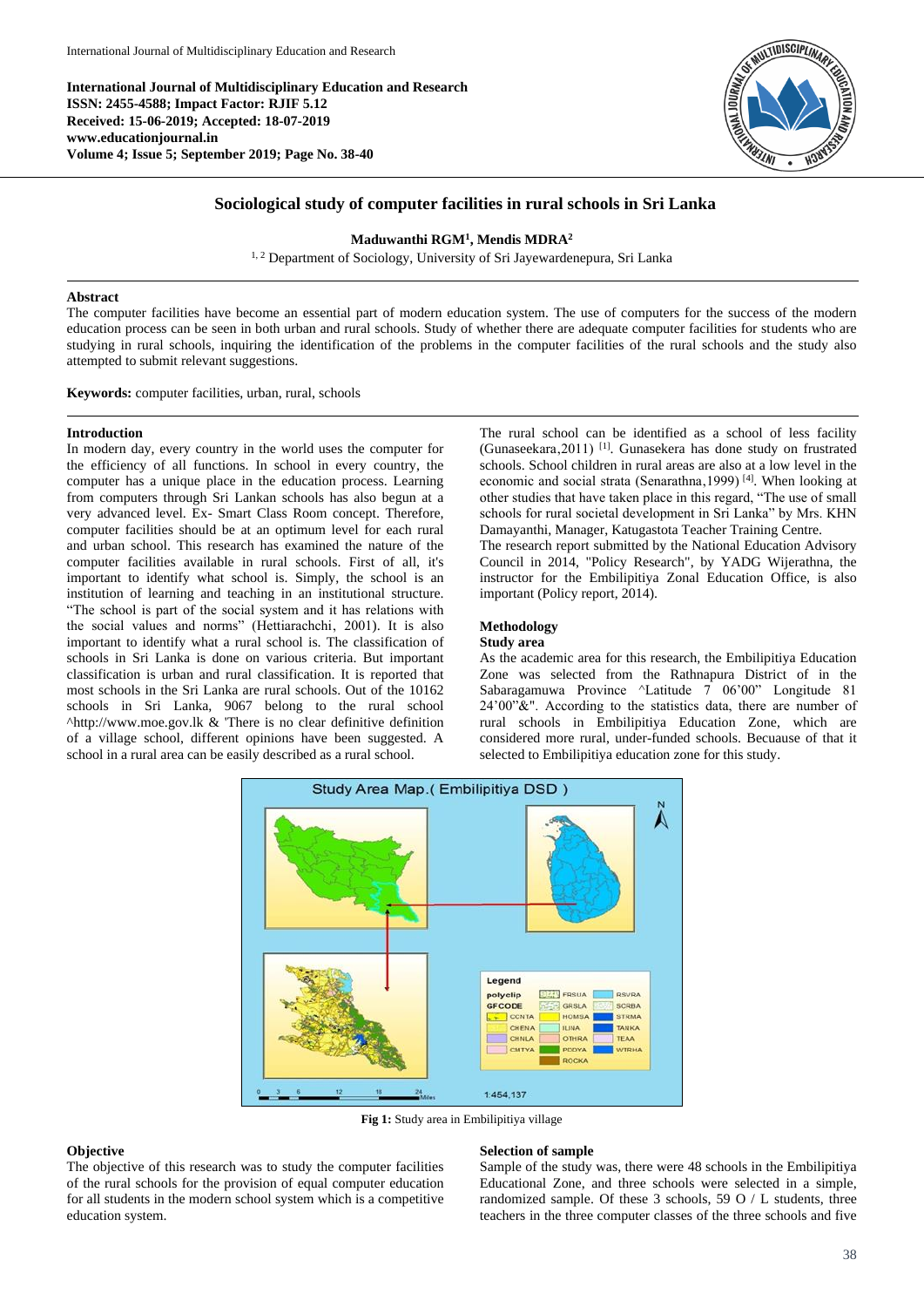International Journal of Multidisciplinary Education and Research

out of 67 parents who attended that day, went to schools through the sample. Students who do not study and study the subject of ICT included a competition on this research. Only O/L students in the sample were tested for the success of the research. At the same time, the percentage of male students in these rural schools was lower than the percentage of females.

#### **Collection of Data**

The research involved collecting data form questioning, interviewing, and participatory observation.

## **Analysis of Data**

Three methods were used to collect data for this research. In terms of the interviews, questionnaires, and surveillance systems, quantitative and qualitative data were collected during the year 2018. The data collected were analysed using charts and graphs using both SPSS and Excel statistical techniques.

## **Results**

The study was carried out by three schools belonging to the Embilipitiya Educational Zone in Rathnapura District. The types of computer facilities available at these three schools were as follows.



**Fig 2:** types of computer facilities available at school

These three schools were reported to have computer science labs, but labs were found to be of low quality. The computer laboratory of the Wirabha College it also use as a science laboratory. It is a small room with 2 computers.

The number of computers in all three schools is very low. It is reported that the number of computers in the three schools is not above two, three or four.

The 21 students in the Thotakolayaya College had only 3 computers. There were only 2 computers for the 24 students of the

Weerabha Vidyalaya. There were only 4 computers for the 14 students of Modaravana College. This is the number of all computers that students can use for their studies. It is clear that the computer facilities available in all three schools are at a very low level. This indicates the number of teachers for the IT subject. There were only one teacher for the subject of computer science at ThorakolayayaVidyalaya and ModarawanaVidyalaya. It has been reported that there are two teachers for the IT subject of the WeerabhaVidyalaya.



**Fig 3:** The extent of understanding computer teaching